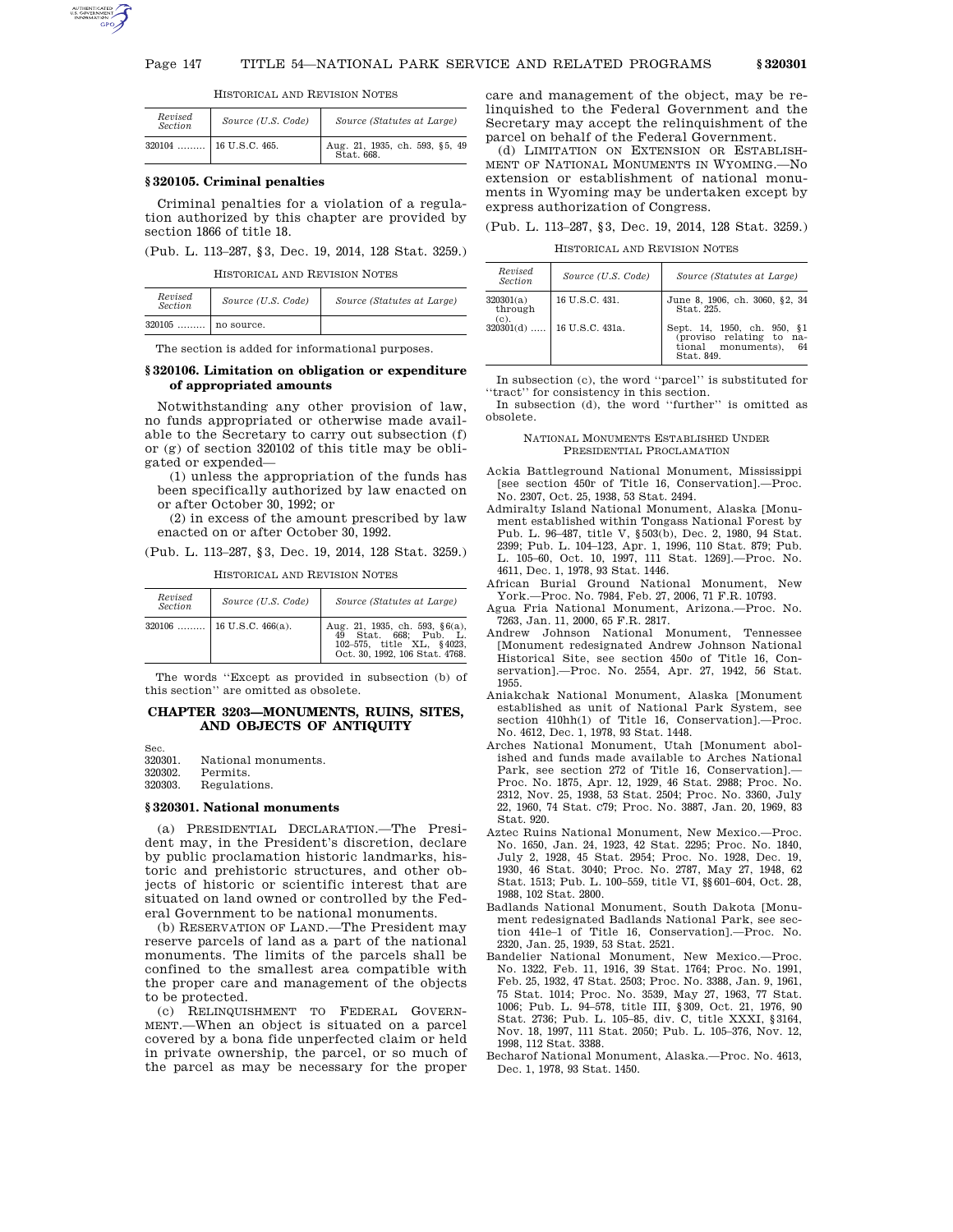Bering Land Bridge National Monument, Alaska.— Proc. No. 4614, Dec. 1, 1978, 93 Stat. 1451.

- Big Hole Battlefield National Monument, Montana [Monument redesignated Big Hole National Battlefield, see section 430uu of Title 16, Conservation].— Ex. Ord. No. 1216, June 23, 1910; Proc. No. 2339, June 29, 1939, 53 Stat. 2544.
- Black Canyon of the Gunnison National Monument, Colorado [Monument abolished and lands incorporated in, and funds made available for, Black Canyon of the Gunnison National Park, see section 410fff–2 of Title 16, Conservation].—Proc. No. 2033, Mar. 2, 1933, 47 Stat. 2558; Proc. No. 2286, May 16, 1938, 52 Stat. 1548; Proc. No. 2372, Oct. 28, 1939, 54 Stat. 2669; Proc. No. 3344, Apr. 8, 1960, 74 Stat. C56; Pub. L. 98–357, July 13, 1984, 98 Stat. 397.
- Bryce Canyon National Monument, Utah.—Proc. No. 1664, June 8, 1923, 43 Stat. 1914; Proc. No. 1930, Jan. 5, 1931, 46 Stat. 3042; Proc. No. 1952, May 4, 1931, 47 Stat. 2455.
- Buck Island Reef National Monument, Virgin Islands.—Proc. No. 3443, Dec. 28, 1961, 76 Stat. 1441; Proc. No. 4346, Feb. 1, 1975, 89 Stat. 1237; Proc. No. 4359, Mar. 28, 1975, 89 Stat. 1254; Proc. No. 7392, Jan. 17, 2001, 66 F.R. 7335.
- Cabrillo National Monument, California.—Proc. No. 1255, Oct. 14, 1913, 38 Stat. 1965; Proc. No. 3273, Feb. 2, 1959, 73 Stat. C19; Proc. No. 4319, Sept. 28, 1974, 88 Stat. 2514.
- California Coastal National Monument, California.— Proc. No. 7264, Jan. 11, 2000, 65 F.R. 2821; Proc. No. 9089, Mar. 11, 2014, 79 F.R. 14603.
- Canyon De Chelly National Monument, Arizona [see section 445 of Title 16, Conservation].—Proc. No. 1945, Apr. 1, 1931, 47 Stat. 2448; Proc. No. 2036, Mar. 3, 1933, 47 Stat. 2562.
- Canyons of the Ancients National Monument, Colorado.—Proc. No. 7317, June 9, 2000, 65 F.R. 37243.
- Cape Krusenstern National Monument, Alaska [Monument established as unit of National Park System, see section 410hh(3) of Title 16, Conservation].-Proc. No. 4615, Dec. 1, 1978, 93 Stat. 1453.
- Capitol Reef National Monument, Utah [Monument abolished and funds made available to Capitol Reef National Park, see section 273 of Title 16, Conservation].—Proc. No. 2246, Aug. 2, 1937, 50 Stat. 1856; Proc. No. 3249, July 2, 1958, 72 Stat. C48; Proc. No. 3888, Jan. 20, 1969, 83 Stat. 922.
- Capulin Mountain National Monument, New Mexico [Monument redesignated Capulin Volcano National Monument by Pub. L. 100–225, title V, §506(g), Dec. 31, 1987, 101 Stat. 1547].—Proc. No. 1340, Aug. 9, 1916, 39 Stat. 1792.
- Capulin Volcano National Monument, New Mexico [Monument changed from Capulin Mountain National Monument, see section 460uu–46(g) of Title 16, Conservation].—Proc. No. 1340, Aug. 9, 1916, 39 Stat. 1792; Pub. L. 87–635, Sept. 5, 1962, 76 Stat. 436; Pub. L.
- 100–225, title V, §506(g), Dec. 31, 1987, 101 Stat. 1547. Carlsbad Cave National Monument, New Mexico [Monument redesignated Carlsbad Caverns National Park, see section 407 of Title 16, Conservation].— Proc. No. 1679, Oct. 25, 1923, 43 Stat. 1929.
- Carrizo Plain National Monument, California.—Proc. No. 7393, Jan. 17, 2001, 66 F.R. 7339.
- Casa Grande National Monument, Arizona.—Proc. No. 1470, Aug. 3, 1918, 40 Stat. 1818.
- Cascade-Siskiyou National Monument, Oregon.—Proc. No. 7318, June 9, 2000, 65 F.R. 37249; Pub. L. 111–11, title I, §§1401–1406, Mar. 30, 2009, 123 Stat. 1026–1031.
- Castillo de San Marcos National Monument, Florida [Monument changed from Fort Marion National Monument by act June 5, 1942, ch. 337, 56 Stat. 312].— Proc. No. 1713, Oct. 15, 1924, 43 Stat. 1968; Pub. L. 108–480, Dec. 23, 2004, 118 Stat. 3907.
- Castle Pinckney National Monument, South Carolina.—Proc. No. 1713, Oct. 15, 1924, 43 Stat. 1968.

NATIONAL MONUMENTS ESTABLISHED UNDER PRESIDENTIAL PROCLAMATION—CONTINUED

- Cedar Breaks National Monument, Utah.—Proc. No. 2054, Aug. 22, 1933, 48 Stat. 1705.
- César E. Chávez National Monument, California.-Proc. No. 8884, Oct. 8, 2012, 77 F.R. 62413.
- Chaco Canyon National Monument, New Mexico [Monument abolished and funds made available to Chaco Culture National Historical Park, see section 410ii–1(a) of Title 16, Conservation].—Proc. No. 740, Mar. 11, 1907, 35 Stat. 2119; Proc. No. 1826, Jan. 10, 1928, 45 Stat. 2937.
- Channel Islands National Monument, California [Monument abolished and incorporated in Channel Islands National Park, see section 410ff of Title 16, Conservation].—Proc. No. 2281, Apr. 26, 1938, 52 Stat. 1541; Proc. No. 2825, Feb. 9, 1949, 63 Stat. 1258; Pub. L. 93–477, title IV, §401, Oct. 26, 1974, 88 Stat. 1447; Pub. L. 94–578, title II, §201(9), Oct. 21, 1976, 90 Stat. 2733.
- Charles Young Buffalo Soldiers National Monument, Ohio.—Proc. No. 8945, Mar. 25, 2013, 78 F.R. 18777.
- Chesapeake and Ohio Canal National Monument, Maryland.—Proc. No. 3391, Jan. 18, 1961, 75 Stat. 1023.
- Chimney Rock National Monument, Colorado.—Proc. No. 8868, Sept. 21, 2012, 77 F.R. 59275.
- Chiricahua National Monument, Arizona.—Proc. No. 1692, Apr. 18, 1924, 43 Stat. 1946; Proc. No. 2288, June 10, 1938, 52 Stat. 1551.
- Cinder Cone National Monument, California.—Proc. No. 753, May 6, 1907, 35 Stat. 2131.
- Colonial National Monument, Virginia [Monument redesignated Colonial National Historical Park, see section 81 of Title 16, Conservation].—Proc. No. 1929, Dec. 30, 1930, 46 Stat. 3041; Proc. No. 2055, Aug. 22, 1933, 48 Stat. 1706.
- Colorado National Monument, Colorado.—Proc. No. 1126, May 24, 1911, 37 Stat. 1681; Proc. No. 2037, Mar. 3, 1933, 47 Stat. 2563; Proc. No. 3307, Aug. 7, 1959, 73 Stat. C69; Pub. L. 94–578, title III, §302(a), Oct. 21, 1976, 90 Stat. 2734.
- Craters of the Moon National Monument, Idaho.— Proc. No. 1694, May 2, 1924, 43 Stat. 1947; Proc. No. 1843, July 23, 1928, 45 Stat. 2959; Proc. No. 1916, July 9, 1930, 46 Stat. 3029; Proc. No. 2499, July 18, 1941, 55 Stat. 1660; Proc. No. 3506, Nov. 19, 1962, 77 Stat. 960; Pub. L. 104–333, div. I, title II, §205, Nov. 12, 1996, 110 Stat. 4106; Proc. No. 7373, Nov. 9, 2000, 65 F.R. 69221; Pub. L. 107–213, §1, Aug. 21, 2002, 116 Stat. 1052.
- Death Valley National Monument, California and Nevada [Monument abolished and incorporated in Death Valley National Park, see section 410aaa–1 of Title 16, Conservation].—Proc. No. 2028, Feb. 11, 1933, 47 Stat. 2554; Proc. No. 2228, Mar. 26, 1937, 50 Stat. 1823; Proc. No. 2961, Jan. 17, 1952, 66 Stat. C18; Pub. L. 103–433, title III, §302, Oct. 31, 1994, 108 Stat. 4485.
- Denali National Monument, Alaska.—Proc. No. 4616, Dec. 1, 1978, 93 Stat. 1455.
- Devil Postpile National Monument, California.—Proc. No. 1166, July 6, 1911, 37 Stat. 1715.
- Devils Tower National Monument, Wyoming.—Proc. No. 658, Sept. 24, 1906, 34 Stat. 3236; act Aug. 9, 1955, ch. 647, 69 Stat. 575.
- Dinosaur National Monument, Utah-Colorado.—Proc. No. 1313, Oct. 4, 1915, 39 Stat. 1752; Proc. No. 2290, July 14, 1938, 53 Stat. 2454; Pub. L. 100–701, §§2–4, Nov. 19, 1988, 102 Stat. 4641.
- Edison Laboratory National Monument, New Jersey [Monument and Edison Home National Historic Site together with certain adjacent lands redesignated Edison National Historic Site by Pub. L. 87–628, §1, Sept. 5, 1962, 76 Stat. 428; Pub. L. 87–628 repealed and references to the Edison National Historic Site deemed to refer to the Thomas Edison National Historical Park by Pub. L. 111–11, title VII,  $$7110(c)(4)$ , (5), Mar. 30, 2009, 123 Stat. 1198, see section 410mmm of Title 16, Conservation].—Proc. No. 3148, July 14, 1956, 70 Stat. C49.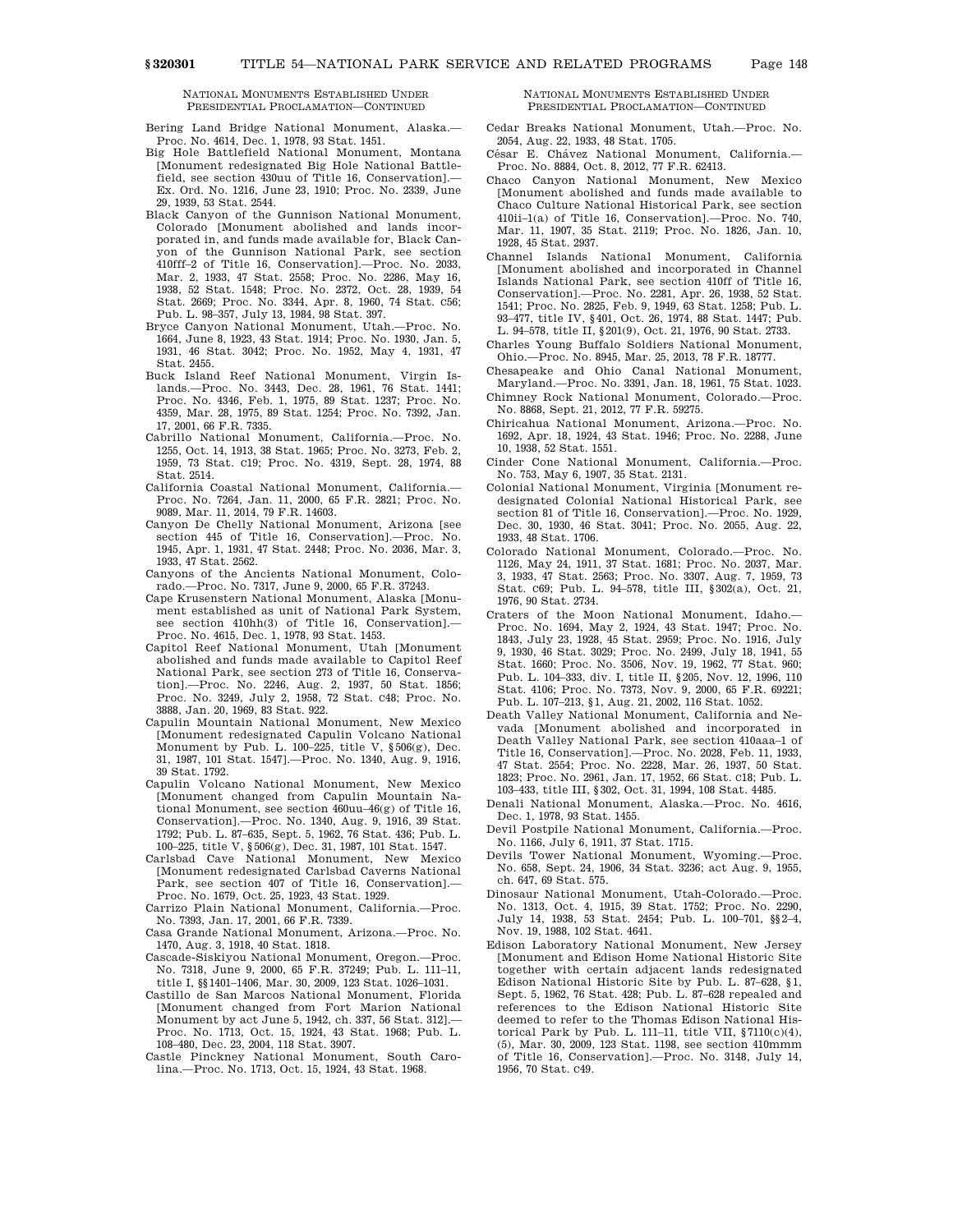- Effigy Mounds National Monument, Iowa.—Proc. No. 2860, Oct. 25, 1949, 64 Stat. A371; Pub. L. 106–323, Oct. 19, 2000, 114 Stat. 1289.
- El Morro National Monument, New Mexico.—Proc. No. 695, Dec. 8, 1906, 34 Stat. 3264; Proc. No. 1377, June 18, 1917, 40 Stat. 1673.
- First State National Monument, Delaware [Monument redesignated First State National Historical Park, see section 410rrr of Title 16, Conservation].—Proc. No. 8944, Mar. 25, 2013, 78 F.R. 18769.
- Fort Jefferson National Monument, Florida [Monument abolished and incorporated in Dry Tortugas National Park, see section 410xx of Title 16, Conservation].—Proc. No. 2112, Jan. 4, 1935, 49 Stat. 3430; Pub. L. 96–287, title II, June 28, 1980, 94 Stat. 600; Pub. L. 102–525, title II, §201(c), Oct. 26, 1992, 106 Stat. 3440.
- Fort Laramie National Monument, Wyoming [Monument redesignated Fort Laramie National Historic Site by Pub. L. 86–444, §3, Apr. 29, 1960, 74 Stat. 84].— Proc. No. 2292, July 16, 1938, 53 Stat. 2461.
- Fort Marion National Monument, Florida [Monument redesignated Castillo de San Marcos National Monument by act June 5, 1942, ch. 337, 56 Stat. 312].—Proc. No. 1713, Oct. 15, 1924, 43 Stat. 1968.
- Fort Matanzas National Monument, Florida.—Proc. No. 1713, Oct. 15, 1924, 43 Stat. 1968; Proc. No. 2114, Jan. 9, 1935, 49 Stat. 3433; Proc. No. 2773, Mar. 24, 1948, 62 Stat. 1491; Pub. L. 106–524, Nov. 22, 2000, 114 Stat. 2493.
- Fort Monroe National Monument, Virginia.—Proc. No. 8750, Nov. 1, 2011, 76 F.R. 68625.
- Fort Niagara National Monument, New York.—Proc. No. 1745, Sept. 5, 1925, 44 Stat. 2582.
- Fort Ord National Monument, California.—Proc. No. 8803, Apr. 20, 2012, 77 F.R. 24579.
- Fort Pulaski National Monument, Georgia.—Proc. No. 1713, Oct. 15, 1924, 43 Stat. 1968; June 26, 1936, ch. 844, 49 Stat. 1979; Pub. L. 104–333, div. I, title VIII, §807, Nov. 12, 1996, 110 Stat. 4188.
- Fort Wood National Monument, New York.—Proc. No. 1713, Oct. 15, 1924, 43 Stat. 1968.
- Fossil Cycad National Monument, South Dakota.— Proc. No. 1641, Oct. 21, 1922, 42 Stat. 2286.
- Gates of the Arctic National Monument, Alaska. Proc. No. 4617, Dec. 1, 1978, 93 Stat. 1457.
- Giant Sequoia National Monument, California.—Proc. No. 7295, Apr. 15, 2000, 65 F.R. 24095.
- Gila Cliff-Dwellings National Monument, New Mexico.—Proc. No. 781, Nov. 16, 1907, 35 Stat. 2162; Proc. No. 3467, Apr. 17, 1962, 76 Stat. 1465.
- Glacier Bay National Monument, Alaska [Monument redesignated Glacier Bay National Park, see section 410hh–1(1) of Title 16, Conservation].—Proc. No. 1733, Feb. 26, 1925, 43 Stat. 1988; Proc. No. 2330, Apr. 18, 1939, 53 Stat. 2534; Proc. No. 3089, Mar. 31, 1955, 69 Stat. C27; Proc. No. 4618, Dec. 1, 1978, 93 Stat. 1458.
- Governors Island National Monument, New York.— Proc. No. 7402, Jan. 19, 2001, 66 F.R. 7855; Proc. No. 7647, Feb. 7, 2003, 68 F.R. 7053.
- Gran Quivira National Monument, New Mexico [Monument abolished and funds made available to Salinas National Monument by Pub. L. 96–550, title VI, §601(b), Dec. 19, 1980, 94 Stat. 3231. Salinas National Monument redesignated Salinas Pueblo Missions National Monument by Pub. L. 100–559, title I, §101, Oct. 28, 1988, 102 Stat. 2797].—Proc. No. 882, Mar. 20, 1909, 36 Stat. 2503; Proc. No. 1545, Nov. 25, 1919, 41 Stat. 1778.
- Grand Canyon National Monument, Arizona.—Proc. No. 794, Jan. 11, 1908, 35 Stat. 2175; Proc. No. 2022, Dec. 22, 1932, 47 Stat. 2547; Proc. No. 2393, Apr. 4, 1940, 54 Stat. 2692.
- Grand Canyon-Parashant National Monument, Arizona.—Proc. No. 7265, Jan. 11, 2000, 65 F.R. 2825.

# NATIONAL MONUMENTS ESTABLISHED UNDER PRESIDENTIAL PROCLAMATION—CONTINUED

- Grand Staircase-Escalante National Monument, Utah.—Proc. No. 6920, Sept. 18, 1996, 110 Stat. 4561; Pub. L. 105–335, Oct. 31, 1998, 112 Stat. 3139; Pub. L. 105–355, title II, §201, Nov. 6, 1998, 112 Stat. 3252; Pub. L. 106–176, title III, §307, Mar. 10, 2000, 114 Stat. 33.
- Great Sand Dunes National Monument, Colorado [Monument abolished and incorporated in Great Sand Dunes National Park, see section 410hhh–2 of Title 16, Conservation].—Proc. No. 1994, Mar. 17, 1932, 47 Stat. 2506; Proc. No. 2681, Mar. 12, 1946, 60 Stat. 1339; Proc. No. 3138, June 7, 1956, 70 Stat. C31.
- Hanford Reach National Monument, Washington.— Proc. No. 7319, June 9, 2000, 65 F.R. 37253.
- Harriet Tubman—Underground Railroad National Monument, Maryland.—Proc. No. 8943, Mar. 25, 2013, 78 F.R. 18763.
- Holy Cross National Monument, Colorado [Monument abolished by act Aug. 3, 1950, ch. 530, 64 Stat. 404].— Proc. No. 1877, May 11, 1929, 46 Stat. 2993.
- Hovenweep National Monument, Colorado-Utah.— Proc. No. 1654, Mar. 2, 1923, 42 Stat. 2299; Proc. No. 2924, Apr. 26, 1951, 65 Stat. C8; Proc. No. 2998, Nov. 20, 1952, 67 Stat. C21; Proc. No. 3132, Apr. 6, 1956, 70 Stat. C26.
- Ironwood Forest National Monument, Arizona.—Proc. No. 7320, June 9, 2000, 65 F.R. 37259.
- Jackson Hole National Monument, Wyoming [Monument abolished and incorporated in Grand Teton National Park, see section 406d–1 of Title 16, Conservation].—Proc. No. 2578, Mar. 15, 1943, 57 Stat. 731.
- Jewel Cave National Monument, South Dakota.— Proc. No. 799, Feb. 7, 1908, 35 Stat. 2180; Pub. L. 89–250, Oct. 9, 1965, 79 Stat. 971.
- Joshua Tree National Monument, California [see section 450ii of Title 16, Conservation] [Monument abolished and incorporated in Joshua Tree National Park, see section 410aaa–22 of Title 16, Conservation].—Proc. No. 2193, Aug. 10, 1936, 50 Stat. 1760; Pub. L. 103–433, title IV, §402, Oct. 31, 1994, 108 Stat. 4488.
- Kasha-Katuwe Tent Rocks National Monument, New Mexico.—Proc. No. 7394, Jan. 17, 2001, 66 F.R. 7343.
- Katmai National Monument, Alaska [Monument redesignated Katmai National Park, see section 410hh–1(2) of Title 16, Conservation].—Proc. No. 1487, Sept. 24, 1918, 40 Stat. 1855; Proc. No. 1950, Apr. 24, 1931, 47 Stat. 2453; Proc. No. 2177, June 15, 1936, 49 Stat. 3523; Proc. No. 2564, Aug. 4, 1942, 56 Stat. 1972; Proc. No. 3890, Jan. 20, 1969, 83 Stat. 926; Proc. No. 4619, Dec. 1, 1978, 93 Stat. 1460.
- Kenai Fjords National Monument, Alaska.—Proc. No. 4620, Dec. 1, 1978, 93 Stat. 1462.
- Kobuk Valley National Monument, Alaska.—Proc. No. 4621, Dec. 1, 1978, 93 Stat. 1463.
- Lake Clark National Monument, Alaska.—Proc. No. 4622, Dec. 1, 1978, 93 Stat. 1465.
- Lassen Peak National Monument, California.—Proc. No. 754, May 6, 1907, 35 Stat. 2132.
- Lava Beds National Monument, California.—Proc. No. 1755, Nov. 21, 1925, 44 Stat. 2591; Proc. No. 2925, Apr. 27, 1951, 65 Stat. C9.
- Lehman Caves National Monument, Nevada [Monument abolished and lands incorporated in, and funds made available for, Great Basin National Park, see section 410mm(d) of Title 16, Conservation].—Proc. No. 1618, Jan. 24, 1922, 42 Stat. 2260.
- Lewis and Clark Cavern National Monument, Montana.—Proc. No. 807, May 11, 1908, 35 Stat. 2187; Proc. No. 1123, May 16, 1911, 37 Stat. 1679.
- Marble Canyon National Monument, Arizona.—Proc. No. 3889, Jan. 20, 1969, 83 Stat. 924.
- Marianas Trench Marine National Monument, Northern Mariana Islands and Guam.—Proc. No. 8335, Jan. 6, 2009, 74 F.R. 1557.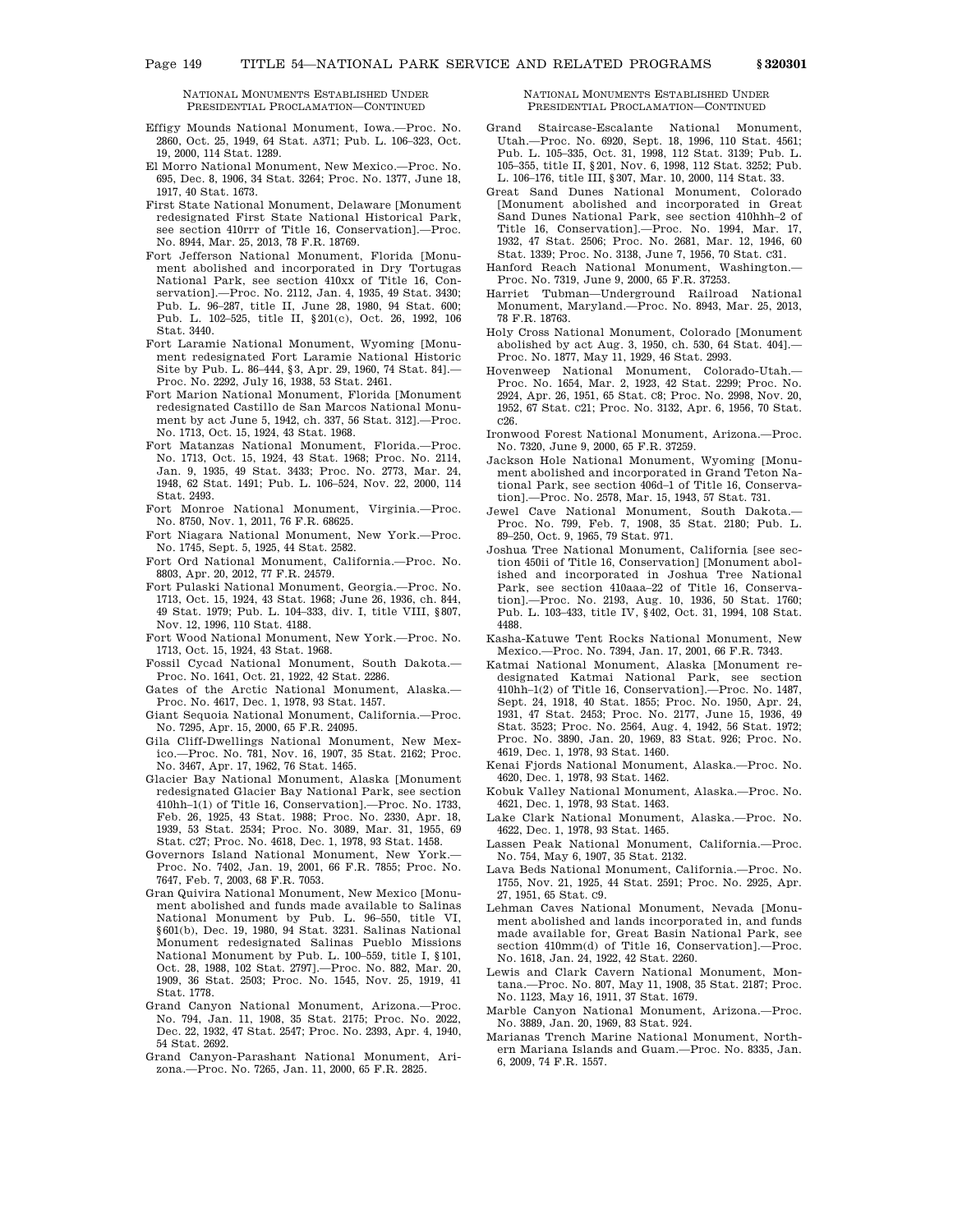- Meriwether Lewis National Monument, Tennessee [Monument included in Natchez Trace Parkway, see section 460–1 of Title 16, Conservation].—Proc. No. 1730, Feb. 6, 1925, 43 Stat. 1986; Proc. No. 1825, Dec. 6, 1927, 45 Stat. 2935.
- Minidoka Internment National Monument, Idaho [Monument abolished and lands incorporated in Minidoka Historic Site by Pub. L. 110–229, title III, §313, May 8, 2008, 122 Stat. 770, as amended by Pub. L. 113–171, §1, Sept. 26, 2014, 128 Stat. 1895].—Proc. No. 7395, Jan. 17, 2001, 66 F.R. 7347.
- Misty Fjords National Monument, Alaska [Monument established within Tongass National Forest by Pub. L. 96–487, title V, §503(a), Dec. 2, 1980, 94 Stat. 2399].— Proc. No. 4623, Dec. 1, 1978, 93 Stat. 1466.
- Montezuma Castle National Monument, Arizona.— Proc. No. 696, Dec. 8, 1906, 34 Stat. 3265; Proc. No. 2226, Feb. 23, 1937, 50 Stat. 1817; Pub. L. 108–190, Dec. 19, 2003, 117 Stat. 2867.
- Mound City Group National Monument, Ohio [Monument redesignated Hopewell Culture National Historic Park, see section 401uu of Title 16, Conservation].—Proc. No. 1653, Mar. 2, 1923, 42 Stat. 2298; Pub. L. 96–607, title VII, §701, Dec. 28, 1980, 94 Stat. 3540.
- Mount Olympus National Monument, Washington [Monument abolished and lands incorporated in Mount Olympus National Park, see section 251 of Title 16, Conservation].—Proc. No. 869, Mar. 2, 1909, 35 Stat. 2247; Proc. No. 1191, Apr. 17, 1912, 37 Stat. 1737; Proc. No. 1293, May 11, 1915, 39 Stat. 1726; Proc. No. 1862, Jan. 7, 1929, 45 Stat. 2984.
- Muir Woods National Monument, California.—Proc. No. 793, Jan. 9, 1908, 35 Stat. 2174; Proc. No. 1608, Sept. 22, 1921, 42 Stat. 2249; Proc. No. 2122, Apr. 5, 1935, 49 Stat. 3443; Proc. No. 2932, June 26, 1951, 65 Stat. C20; Proc. No. 3311, Sept. 8, 1959, 73 Stat. C76.
- Mukuntuweap National Monument, Utah [Monument redesignated Zion National Monument by Proc. No. 1435, Mar. 18, 1918, 40 Stat. 1760, and later redesignated Zion National Park, see section 344 of Title 16, Conservation].—Proc. No. 877, July 31, 1909, 36 Stat. 2498.
- Natural Bridges National Monument, Utah.—Proc. No. 804, Apr. 16, 1908, 35 Stat. 2183; Proc. No. 881, Sept. 25, 1909, 36 Stat. 2502; Proc. No. 1323, Feb. 11, 1916, 39 Stat. 1764; Proc. No. 3486, Aug. 14, 1962, 76 Stat. 1495.
- Navajo National Monument, Arizona.—Proc. No. 873, Mar. 20, 1909, 36 Stat. 2491; Proc. No. 1186, Mar. 14, 1912, 37 Stat. 1733.
- Noatak National Monument, Alaska.—Proc. No. 4624, Dec. 1, 1978, 93 Stat. 1468.
- Northwestern Hawaiian Islands Marine National Monument, Hawaii [Monument redesignated Papahānaumokuākea Marine National Monument by Proc. No. 8112, Feb. 28, 2007, 72 F.R. 10031].—Proc. No. 8031, June 15, 2006, 71 F.R. 36443.
- Ocmulgee National Monument, Georgia [see section 447a of Title 16, Conservation].—Proc. No. 2212, Dec. 23, 1936, 50 Stat. 1798; Proc. No. 2493, June 13, 1941, 55 Stat. 1654; Pub. L. 102–67, July 9, 1991, 105 Stat. 325.
- Old Kasaan National Monument, Alaska [Monument abolished and incorporated in Tongass National Forest by act July 26, 1955, ch. 387, 69 Stat. 380].—Proc. No. 1351, Oct. 25, 1916, 39 Stat. 1812.
- Oregon Caves National Monument, Oregon [Monument and land designated as National Preserve to be administered as single unit of National Park System and designated as Oregon Caves National Monument and Preserve, see section 410vvv of Title 16, Conservation].—Proc. No. 876, July 12, 1909, 36 Stat. 2497.
- Organ Mountains-Desert Peaks National Monument, New Mexico.—Proc. No. 9131, May 21, 2014, 79 F.R. 30431.
- Organ Pipe Cactus National Monument, Arizona.— Proc. No. 2232, Apr. 13, 1937, 50 Stat. 1827; Pub. L. 108–64, July 29, 2003, 117 Stat. 874.

NATIONAL MONUMENTS ESTABLISHED UNDER PRESIDENTIAL PROCLAMATION—CONTINUED

- Pacific Remote Islands Marine National Monument, Wake, Baker, Howland, and Jarvis Islands, Johnston Atoll, Kingman Reef, and Palmyra Atoll.—Proc. No. 8336, Jan. 6, 2009, 74 F.R. 1565.
- Pacific Remote Islands Marine National Monument Expansion, Wake and Jarvis Islands, Johnston Atoll.—Proc. No. 9173, Sept. 25, 2014, 79 F.R. 58645.
- Papago Saguaro National Monument, Arizona [Monument abolished by act Apr. 7, 1930, ch. 107, 46 Stat. 142, as amended by Pub. L. 109–163, div. B, title XXVIII, §2873, Jan. 6, 2006, 119 Stat. 3535].—Proc. No. 1262, Jan. 31, 1914, 38 Stat. 1991.
- Papahānaumokuākea Marine National Monument, Hawaii [Monument changed from Northwestern Hawaiian Islands Marine National Monument by Proc. No. 8112, Feb. 28, 2007, 72 F.R. 10031].—Proc. No. 8031, June 15, 2006, 71 F.R. 36443.
- Perry's Victory and International Peace Memorial National Monument, Ohio.—Proc. No. 2182, July 6, 1936, 50 Stat. 1734.
- Petrified Forest National Monument [Monument disestablished on establishment of Petrified Forest National Park, see sections 119 and 444 of Title 16, Conservation].—Proc. No. 697, Dec. 8, 1906, 34 Stat. 3266; Proc. No. 1167, July 31, 1911, 37 Stat. 1716; Proc. No. 1927, Nov. 14, 1930, 46 Stat. 3040; Proc. No. 1975, Nov. 30, 1931, 47 Stat. 2486; Proc. No. 2011, Sept. 23, 1932, 47 Stat. 2532.
- Pinnacles National Monument, California [Monument abolished and lands and interests therein incorporated within and made part of Pinnacles National Park, see section 410*ooo*–1 of Title 16, Conservation].—Proc. No. 796, Jan. 16, 1908, 35 Stat. 2177; Proc. No. 1660, May 7, 1923, 43 Stat. 1911; Proc. No. 1704, July 2, 1924, 43 Stat. 1961; Proc. No. 1948, Apr. 13, 1931, 47 Stat. 2451; Proc. No. 2050, July 11, 1933, 48 Stat. 1701; Proc. No. 2528, Dec. 5, 1941, 55 Stat. 1709; Proc. No. 7266, Jan. 11, 2000, 65 F.R. 2831.
- Pipe Spring National Monument, Arizona.—Proc. No. 1663, May 31, 1923, 43 Stat. 1913.
- Pompeys Pillar National Monument, Montana.—Proc. No. 7396, Jan. 17, 2001, 66 F.R. 7351.
- President Lincoln and Soldiers' Home National Monument, District of Columbia.—Proc. No. 7329, July 7, 2000, 65 F.R. 43673.
- Rainbow Bridge National Monument, Utah.—Proc. No. 1043, May 30, 1910, 36 Stat. 2703.
- Rı´o Grande del Norte National Monument, New Mexico.—Proc. No. 8946, Mar. 25, 2013, 78 F.R. 18783.
- Rose Atoll Marine National Monument, American Samoa.—Proc. No. 8337, Jan. 6, 2009, 74 F.R. 1577.
- Russell Cave National Monument, Alabama.—Proc. No. 3413, May 11, 1961, 75 Stat. 1058.
- Saguaro National Monument, Arizona [Monument abolished and incorporated in Saguaro National Park, see section 410zz–1 of Title 16, Conservation].— Proc. No. 2032, Mar. 1, 1933, 47 Stat. 2557; Proc. No. 3439, Nov. 15, 1961, 76 Stat. 1437; Pub. L. 102–61, June 19, 1991, 105 Stat. 303; Pub. L. 103–364, §3, Oct. 14, 1994, 108 Stat. 3467.
- San Gabriel Mountains National Monument, California.—Proc. No. 9194, Oct. 10, 2014, 79 F.R. 62303.
- San Juan Islands National Monument, Washington.— Proc. No. 8947, Mar. 25, 2013, 78 F.R. 18789.
- Santa Rosa Island National Monument, Florida.— Proc. No. 2337, May 17, 1939, 53 Stat. 2542; Proc. No. 2659, Aug. 13, 1945, 59 Stat. 877.
- Scotts Bluff National Monument, Nebraska.—Proc. No. 1547, Dec. 12, 1919, 41 Stat. 1779; Proc. No. 1999, June 1, 1932, 47 Stat. 2512; Proc. No. 2391, Mar. 29, 1940, 54 Stat. 2690.
- Shoshone Cavern National Monument, Wyoming [Monument abolished by act May 17, 1954, ch. 203, 68 Stat. 98].—Proc. No. 880, Sept. 21, 1909, 36 Stat. 2501.
- Sieur de Monts National Monument, Maine.—Proc. No. 1339, July 8, 1916, 39 Stat. 1785.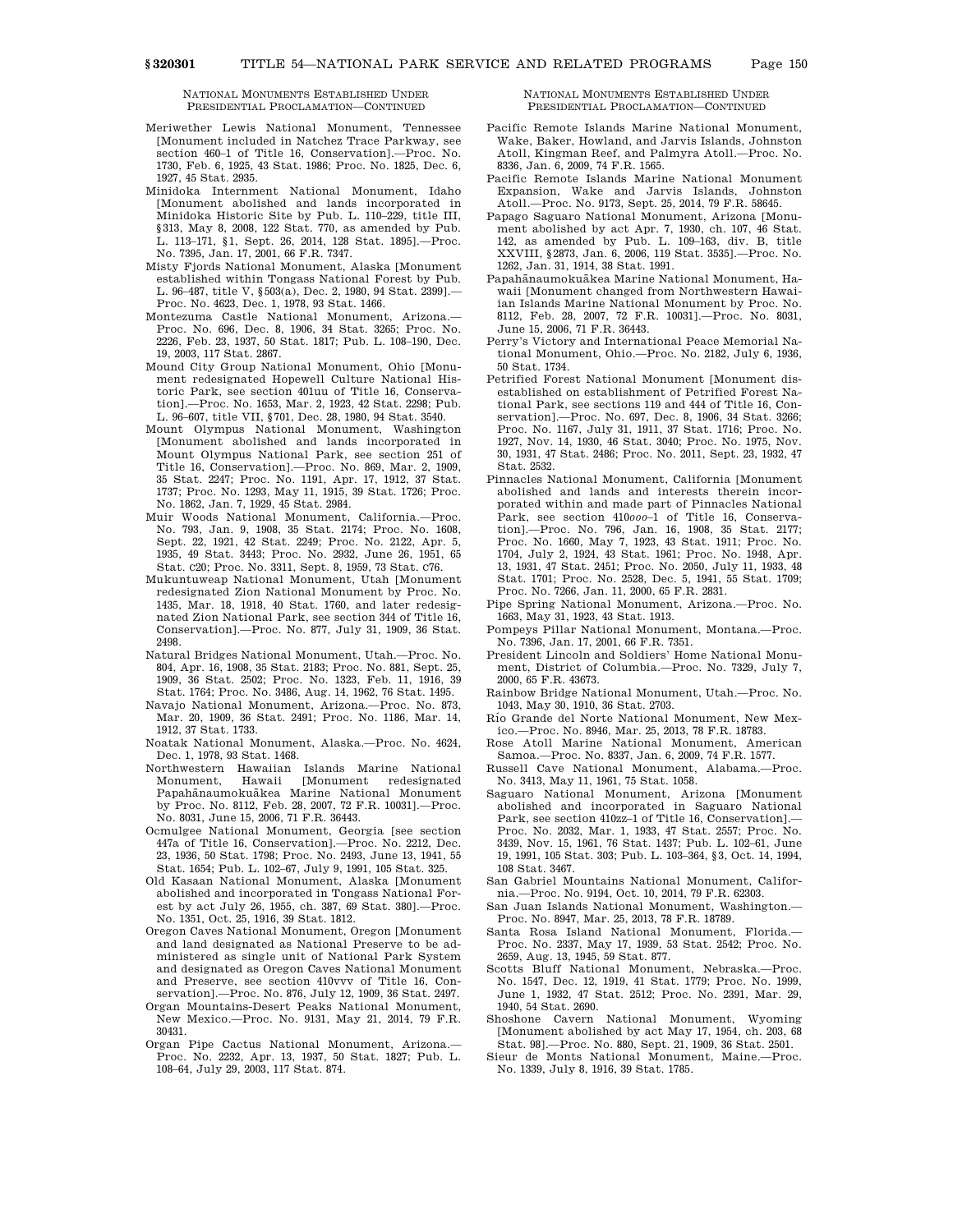- Sitka National Monument, Alaska [Monument redesignated Sitka National Historical Park by Pub. L. 92–501, Oct. 18, 1972, 86 Stat. 904, as amended by Pub. L. 106–291, title I, §130, Oct. 11, 2000, 114 Stat. 946].— Proc. No. 959, Mar. 23, 1910, 36 Stat. 2601; Proc. No. 2965, Feb. 25, 1952, 66 Stat. C22.
- Sonoran Desert National Monument, Arizona.—Proc. No. 7397, Jan. 17, 2001, 66 F.R. 7354.
- Statue of Liberty National Monument.—Proc. No. 1713, Oct. 15, 1924, 43 Stat. 1968; Proc. No. 2250, Sept. 7, 1937, 51 Stat. 393; Proc. No. 3656, May 11, 1965, 79 Stat. 1490.
- Sunset Crater Volcano National Monument, Arizona [Monument changed from Sunset Crater National Monument by Pub. L. 101–612, §15, Nov. 16, 1990, 104 Stat. 3222].—Proc. No. 1911, May 26, 1930, 46 Stat. 3023.
- Timpanogos Cave National Monument, Utah.—Proc. No. 1640, Oct. 14, 1922, 42 Stat. 2285; Proc. No. 3457, Mar. 27, 1962, 76 Stat. 1457; Pub. L. 107–329, title I, Dec. 6, 2002, 116 Stat. 2815.
- Tonto National Monument, Arizona.—Proc. No. 787, Dec. 19, 1907, 35 Stat. 2168; Proc. No. 2230, Apr. 1, 1937, 50 Stat. 1825.
- Tumacacori National Monument, Arizona [Monument abolished and lands incorporated in, and funds made available for, Tumacacori National Historical Park, see section 410ss of Title 16, Conservation].—Proc. No. 821, Sept. 15, 1908, 35 Stat. 2205; Proc. No. 3228, Mar. 28, 1958, 72 Stat. C30.
- Tuzigoot National Monument, Arizona.—Proc. No. 2344, July 25, 1939, 53 Stat. 2548.
- Upper Missouri River Breaks National Monument, Montana.—Proc. No. 7398, Jan. 17, 2001, 66 F.R. 7359.
- Verendrye National Monument, North Dakota.—Proc. No. 1380, June 29, 1917, 40 Stat. 1677.
- Vermilion Cliffs National Monument, Arizona.—Proc. No. 7374, Nov. 9, 2000, 65 F.R. 69227.
- Virgin Islands Coral Reef National Monument, Virgin Islands.—Proc. No. 7399, Jan. 17, 2001, 66 F.R. 7364.
- Walnut Canyon National Monument, Arizona.—Proc. No. 1318, Nov. 30, 1915, 39 Stat. 1761; Proc. No. 2300, Sept. 24, 1938, 53 Stat. 2469; Pub. L. 104–333, div. I, title II, §208, Nov. 12, 1996, 110 Stat. 4107.
- Wheeler National Monument, Colorado [Monument abolished by act Aug. 3, 1950, ch. 534, 64 Stat. 405].— Proc. No. 831, Dec. 7, 1908, 35 Stat. 2214.
- White Sands National Monument, New Mexico.—Proc. No. 2025, Jan. 18, 1933, 47 Stat. 2551; Proc. No. 2108, Nov. 28, 1934, 49 Stat. 3426; Proc. No. 2295, Aug. 29, 1938, 53 Stat. 2465; Proc. No. 3024, June 24, 1953, 67 Stat. C53; Pub. L. 104–201, div. B, title XXVIII, §2854, Sept. 23, 1996, 110 Stat. 2803.
- World War II Valor In the Pacific National Monument, Alaska, California, and Hawaii.—Proc. No. 8327, Dec. 5, 2008, 73 F.R. 75293.
- Wrangell-St. Elias National Monument, Alaska.— Proc. No. 4625, Dec. 1, 1978, 93 Stat. 1470.
- Wupatki National Monument, Arizona.—Proc. No. 1721, Dec. 9, 1924, 43 Stat. 1977; Proc. No. 2243, July 9, 1937, 52 Stat. 1841; Proc. No. 2454, Jan. 20, 1941, 55 Stat. 1608; Pub. L. 104–333, div. I, title II, §207, Nov. 12, 1996, 110 Stat. 4107.
- Yucca House National Monument, Colorado.—Proc. No. 1549, Dec. 19, 1919, 41 Stat. 1781; Pub. L. 104–333, div. I, title II, §201, Nov. 12, 1996, 110 Stat. 4105.
- Yukon-Charley National Monument, Alaska.—Proc. No. 4626, Dec. 1, 1978, 93 Stat. 1472.
- Yukon Flats National Monument, Alaska.—Proc. No. 4627, Dec. 1, 1978, 93 Stat. 1473.

### NATIONAL MONUMENTS ESTABLISHED UNDER PRESIDENTIAL PROCLAMATION—CONTINUED

Zion National Monument, Utah [Monument combined with Zion National Park into a single National park unit, see section 346b of Title 16, Conservation. A prior Zion National Monument, formerly Mukuntuweap National Monument, Proc. No. 877, July 31, 1909, 36 Stat. 2498, and Proc. No. 1435, Mar. 18, 1918, 40 Stat. 1760, was redesignated Zion National Park, see section 344 of Title 16, Conservation].—Proc. No. 2221, Jan. 22, 1937, 50 Stat. 1809.

### MISCELLANEOUS NATIONAL MONUMENTS

- Agate Fossil Beds National Monument, Nebraska.— Pub. L. 89–33, June 5, 1965, 79 Stat. 123.
- Alibates Flint Quarries National Monument, Texas.— Pub. L. 89–154, Aug. 31, 1965, 79 Stat. 587. Name changed from Alibates Flint Quarries and Texas Panhandle Pueblo Culture National Monument by Pub. L. 95–625, title III, §321(c), Nov. 10, 1978, 92 Stat. 3488.
- Congaree Swamp National Monument, South Carolina [Monument redesignated Congaree National Park, see section 410jjj of Title 16, Conservation].
- El Malpais National Monument, New Mexico.—Pub. L. 100–225, title I, §§101–104, Dec. 31, 1987, 101 Stat. 1539 (16 U.S.C. 460uu et seq.).
- Florissant Fossil Beds National Monument, Colorado.—Pub. L. 91–60, Aug. 20, 1969, 83 Stat. 101.
- Fossil Butte National Monument, Wyoming.—Pub. L. 92–537, Oct. 23, 1972, 86 Stat. 1069.
- Hagerman Fossil Beds National Monument, Idaho.— Pub. L. 100–696, title III, §§301–308, Nov. 18, 1988, 102 Stat. 4575, as amended by Pub. L. 101–512, title I, Nov. 5, 1990, 104 Stat. 1923; Pub. L. 104–333, div. I, title II, §206, Nov. 12, 1996, 110 Stat. 4106; Pub. L. 106–421, Nov. 1, 2000, 114 Stat. 1870.
- Hohokam Pima National Monument, Arizona.—Pub. L. 92–525, Oct. 21, 1972, 86 Stat. 1047.
- John Day Fossil Beds National Monument, Oregon.— Pub. L. 93–486, title I, §101(a)(2), Oct. 26, 1974, 88 Stat. 1461.
- Kill Devil National Monument, North Carolina.—Act Mar. 2, 1927, ch. 251, 44 Stat. 1264. Redesignated Wright Brothers National Memorial, Dec. 1, 1953.
- Little Bighorn Battlefield National Monument, Montana.—Pub. L. 102–201, titles I, II, Dec. 10, 1991, 105 Stat. 1631.
- Mount St. Helens National Volcanic Monument, Washington.—Pub. L. 97–243, Aug. 26, 1982, 96 Stat. 301; Pub. L. 105–279, Oct. 23, 1998, 112 Stat. 2690.
- National Military Working Dog Teams Monument, Virginia.—Pub. L. 110–181, div. B, title XXVIII, §2877, Jan. 28, 2008, 122 Stat. 563; Pub. L. 111–84, div. B, title XXVIII, §2871, Oct. 28, 2009, 123 Stat. 2696.
- Newberry National Volcanic Monument, Oregon.— Pub. L. 101–522, Nov. 5, 1990, 104 Stat. 2288.
- Pecos National Monument, New Mexico [included in Pecos National Historical Park by Pub. L. 101–313, title II, §202(b), June 27, 1990, 104 Stat. 278 (16 U.S.C. 410rr–1(b))].—Pub. L. 89–54, June 28, 1965, 79 Stat. 195; Pub. L. 94–578, title III, §317, Oct. 21, 1976, 90 Stat. 2737; repealed by Pub. L. 101–313, title II, §202(c), June 27, 1990, 104 Stat. 278 (16 U.S.C. 410rr–1(c)).
- Petroglyph National Monument, New Mexico.—Pub. L. 101–313, title I, June 27, 1990, 104 Stat. 272, as amended by Pub. L. 103–50, ch. IV, §401, July 2, 1993, 107 Stat. 252; Pub. L. 104–333, div. I, title VIII, §814(d)(2)(D), Nov. 12, 1996, 110 Stat. 4196; Pub. L. 105–174, title III, §3005, May 1, 1998, 112 Stat. 82.
- Poverty Point National Monument, Louisiana.—Pub. L. 100–560, Oct. 31, 1988, 102 Stat. 2803.
- Prehistoric Trackways National Monument, New Mexico.—Pub. L. 111–11, title II, §§2101–2105, Mar. 30, 2009, 123 Stat. 1096–1099.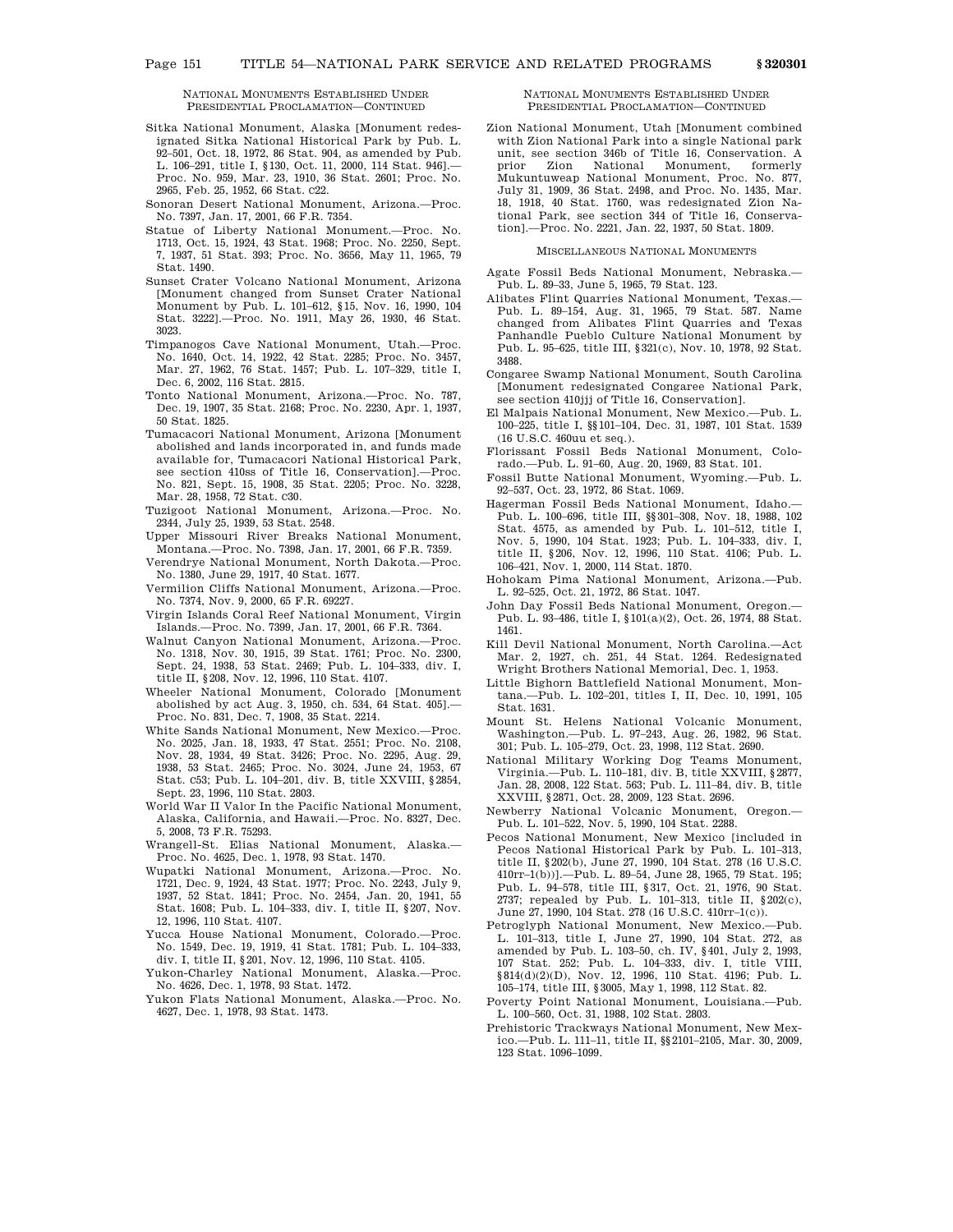MISCELLANEOUS NATIONAL MONUMENTS—CONTINUED

- Salinas Pueblo Missions National Monument, New Mexico.—Pub. L. 96–550, title VI, §601, Dec. 19, 1980, 94 Stat. 3231, as amended by Pub. L. 100–559, title I, §101, Oct. 28, 1988, 102 Stat. 2797.
- Santa Rosa and San Jacinto Mountains National Monument, California.—Pub. L. 106–351, Oct. 24, 2000, 114 Stat. 1362; Pub. L. 106–434, §2, Nov. 6, 2000, 114 Stat. 1913; Pub. L. 111–11, title I, §1853, Mar. 30, 2009, 123 Stat. 1068.
- Tule Springs Fossil Beds National Monument, Nevada.—Pub. L. 113–291, div. B, title XXX, §3092(a), Dec. 19, 2014, 128 Stat. 3861.

#### NATIONAL MEMORIALS

- AIDS Memorial Grove National Memorial, California.—Pub. L. 104–333, div. I, title V, §516, Nov. 12, 1996, 110 Stat. 4170.
- Arkansas Post National Memorial, Arkansas.—Pub. L. 86–595, July 6, 1960, 74 Stat. 333; Pub. L. 94–578, title II, §201(2), Oct. 21, 1976, 90 Stat. 2733; Pub. L. 105–83, title I, §126, Nov. 14, 1997, 111 Stat. 1567.
- Astronauts Memorial, John F. Kennedy Space Center, Florida.—Recognized as national memorial to astronauts who die in line of duty by Pub. L. 102–41, May 8, 1991, 105 Stat. 242.
- Battle of Midway National Memorial, Midway Atoll.— Pub. L. 106–113, div. B, §1000(a)(3) [title I, §126], Nov. 29, 1999, 113 Stat. 1535, 1501A–164.
- Benjamin Franklin National Memorial, Pennsylvania.—Designation of Benjamin Franklin Memorial Hall as National Memorial by Pub. L. 92–551, Oct. 25, 1972, 86 Stat. 1164.
- Bosque Redondo Memorial, New Mexico.—Pub. L. 106–511, title II, Nov. 13, 2000, 114 Stat. 2369; Pub. L. 108–204, title I, §101, Mar. 2, 2004, 118 Stat. 543.
- Soldiers Memorial, Louisiana.--Pub. 109–152, Dec. 30, 2005, 119 Stat. 2887.
- Chamizal National Memorial, Texas.—Pub. L. 89–479, June 30, 1966, 80 Stat. 232; Pub. L. 94–578, title II, §201(3), Oct. 21, 1976, 90 Stat. 2733.
- Coronado National Memorial, Arizona.—Acts Aug. 18, 1941, ch. 365, §1, 55 Stat. 630, and July 9, 1952, ch. 610, 66 Stat. 510 (16 U.S.C. 450y); Proc. No. 2995, Nov. 5, 1952, 67 Stat. C18.
- Custis-Lee Mansion National Memorial, Virginia.— Act Mar. 4, 1925, ch. 562, 43 Stat. 1356. Made permanent memorial by act June 29, 1955, ch. 223, 69 Stat. 190.
- David Berger Memorial, Ohio.—Pub. L. 96–199, title I, §116, Mar. 5, 1980, 94 Stat. 71.
- Disabled American Veterans Vietnam Veterans National Memorial, New Mexico.—Recognized as a memorial of national significance by Pub. L. 100–164, Nov. 13, 1987, 101 Stat. 905.
- Distinguished Flying Cross National Memorial, California.—Pub. L. 113–132, July 25, 2014, 128 Stat. 1727.
- Father Marquette National Memorial, Michigan.—
- Pub. L. 94–160, Dec. 20, 1975, 89 Stat. 848.
- Federal Hall National Memorial, New York.—Designated May 26, 1939. Designation changed from Federal Hall Memorial Historic Site by act Aug. 11, 1955, ch. 779, §3, 69 Stat. 633.
- Flight 93 National Memorial, Pennsylvania.—Pub. L. 107–226, Sept. 24, 2002, 116 Stat. 1345; Pub. L. 110–161, div. F, title I, §128, Dec. 26, 2007, 121 Stat. 2122.
- Fort Caroline National Memorial, Florida.—Act Sept. 21, 1950, ch. 973, 64 Stat. 897. Established Jan. 16, 1953.
- Franklin Delano Roosevelt National Memorial, District of Columbia.—Acts Aug. 11, 1955, ch. 833, 69 Stat. 694; Sept. 1, 1959, Pub. L. 86–214, 73 Stat. 445; Oct. 18, 1962, Pub. L. 87–842, 76 Stat. 1079; Oct. 30, 1965, Pub. L. 89–305, 79 Stat. 1126; Sept. 8, 1970, Pub. L. 91–398, 84 Stat. 837; June 30, 1972, Pub. L. 92–332, 86 Stat. 401; July 28, 1982, Pub. L. 97–224, 96 Stat. 243; Oct. 1, 1996, Pub. L. 104–221, §§3, 4, 110 Stat. 3024; July 24, 1997, Pub. L. 105–29, 111 Stat. 246; Nov. 14, 1997, Pub. L. 105–83, title III, §335, 111 Stat. 1601.

#### NATIONAL MEMORIALS—CONTINUED

- Hamilton Grange National Memorial, New York.— Pub. L. 87–438, Apr. 27, 1962, 76 Stat. 57, as amended by Pub. L. 100–701, §1, Nov. 19, 1988, 102 Stat. 4640; Pub. L. 106–482, Nov. 9, 2000, 114 Stat. 2192.
- House Where Lincoln Died National Memorial, District of Columbia.—Act June 11, 1896, ch. 420, 29 Stat. 439.
- Johnstown Flood National Memorial, Pennsylvania.— Pub. L. 88–546, Aug. 31, 1964, 78 Stat. 752; Pub. L. 108–313, Oct. 5, 2004, 118 Stat. 1196.
- Lincoln Boyhood National Memorial, Indiana.—Pub. L. 87–407, Feb. 19, 1962, 76 Stat. 9.
- Lincoln Museum National Memorial, District of Columbia.—Act Apr. 7, 1866, ch. 28, §1, 14 Stat. 23.
- Lincoln National Memorial, District of Columbia.— Act Feb. 9, 1911, ch. 42, 36 Stat. 898.
- Memorial to the Victims of the Shooting at the Washington Navy Yard on September 16, 2013, District of Columbia.—Pub. L. 113–291, div. B, title XXVIII, §2853, Dec. 19, 2014, 128 Stat. 3715.
- Military Divers Memorial.—Pub. L. 113–66, div. B, title XXVIII, §2842, Dec. 26, 2013, 127 Stat. 1024.
- Mount Rushmore National Memorial, South Dakota.— Act Feb. 25, 1929, ch. 315, 45 Stat. 1300.
- Mt. Soledad Veterans Memorial, California.—Pub. L. 108–447, div. J, title I, §116, Dec. 8, 2004, 118 Stat. 3346; Pub. L. 109–272, Aug. 14, 2006, 120 Stat. 770; Pub. L. 109–364, div. A, title X, §1071(d), Oct. 17, 2006, 120 Stat. 2401; Pub. L. 113–291, div. B, title XXVIII, §2852, Dec. 19, 2014, 128 Stat. 3713.
- National D-Day Memorial, Virginia.—Pub. L. 104–201, div. A, title X, §1080, Sept. 23, 1996, 110 Stat. 2670.
- National Fallen Firefighters' Memorial, Maryland.— Pub. L. 101–347, Aug. 9, 1990, 104 Stat. 398.
- National Law Enforcement Officers Memorial, District of Columbia.—Establishment of Maintenance Fund by Pub. L. 104–329, title II, §201, Oct. 20, 1996, 110 Stat. 4011; Pub. L. 109–314, Oct. 6, 2006, 120 Stat. 1739.
- National Medal of Honor Sites.—Pub. L. 106–83, Oct. 28, 1999, 113 Stat. 1293.
- Patrick Henry National Memorial, Virginia.—Pub. L. 99–296, May 12, 1986, 100 Stat. 429.
- Port Chicago National Memorial, California.—Pub. L. 102–562, title II, Oct. 28, 1992, 106 Stat. 4235; Pub. L. 111–84, div. B, title XXVIII, §2853(a), Oct. 28, 2009, 123 Stat. 2685.
- Prisoner of War/Missing in Action National Memorial, California.—Pub. L. 108–454, title VI, §601, Dec. 10, 2004, 118 Stat. 3623.
- Richard L. Kohnstamm Memorial Area, Oregon.—Pub.
- L. 111–11, title I, §1202(b), Mar. 30, 2009, 123 Stat. 1009. Seabees of the United States Navy Memorial.—Pub. L. 92–422, Sept. 18, 1972, 86 Stat. 678.
- Signers of the Declaration of Independence Memorial, District of Columbia.—Pub. L. 95–260, Apr. 17, 1978, 92 Stat. 197.
- Thomas Jefferson National Memorial, District of Columbia.—Act June 26, 1934, ch. 763, 48 Stat. 1243.
- United States Marine Corps Memorial, Virginia.—Act July 1, 1947, ch. 196, 61 Stat. 242, as amended July 7, 1952, ch. 585, 66 Stat. 441; June 16, 1953, ch. 120, 67 Stat. 64.
- United States National Civil Defense Monument, Maryland.—Authorized by Pub. L. 106–103, Nov. 13, 1999, 113 Stat. 1482.
- United States Navy Memorial, District of Columbia.— Pub. L. 96–199, title I, §113, Mar. 5, 1980, 94 Stat. 70.
- U.S.S. Indianapolis Memorial, Indiana.—Pub. L. 103–160, div. A, title XI, §1165, Nov. 30, 1993, 107 Stat. 1765.
- USS Oklahoma Memorial, Hawaii.—Pub. L. 109–163, div. A, title X, §1017, Jan. 6, 2006, 119 Stat. 3425.